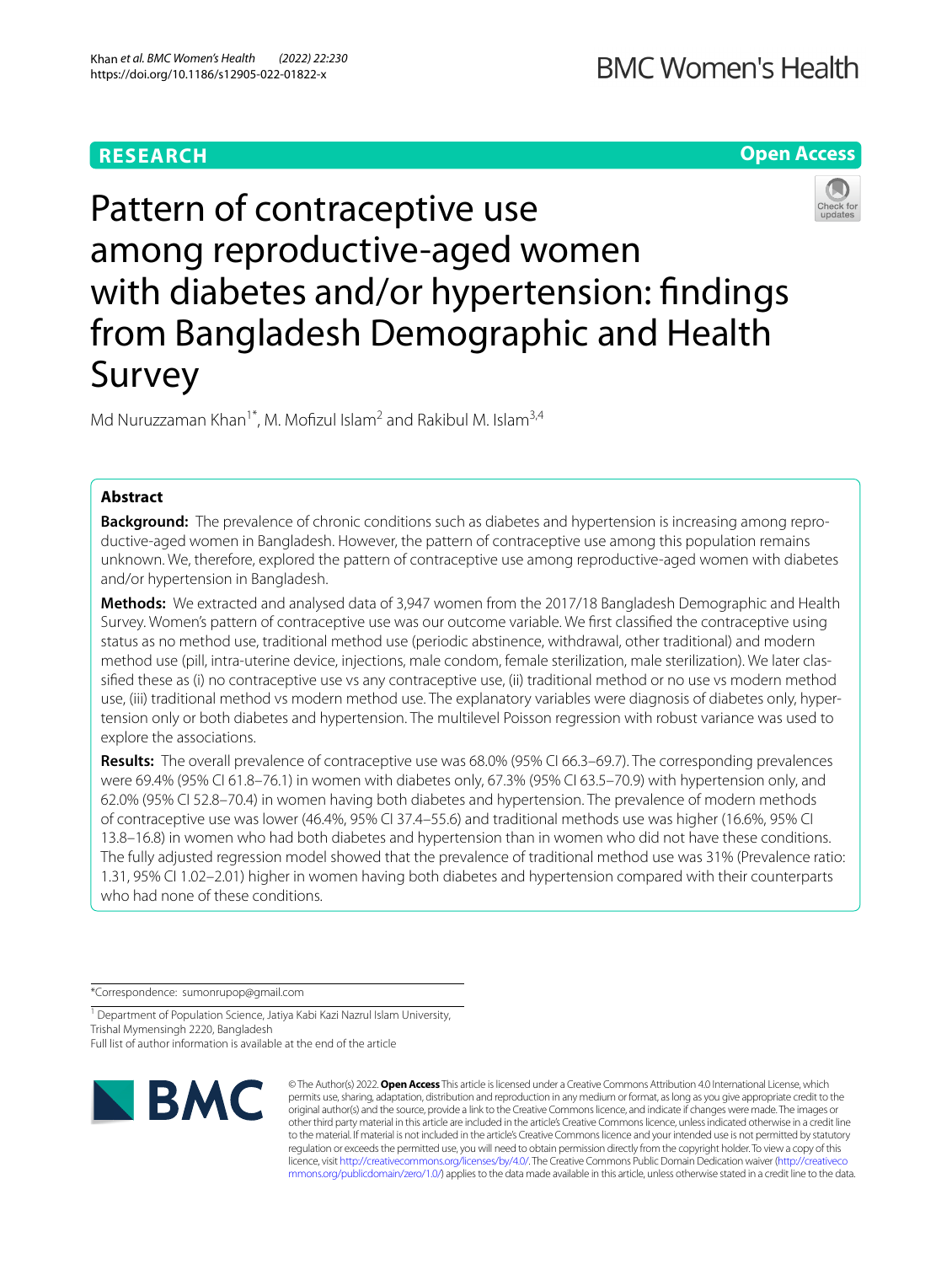**Conclusion:** In Bangladesh, women with both diabetes and hypertension were more likely to use traditional contraception methods. These women are likely to experience increased risks of unwanted pregnancies and associated adverse maternal and child health outcomes. Targeted policies and programs should be undertaken to promote modern contraceptive use among women living with both chronic conditions.

**Keywords:** Diabetes, Hypertension, Contraception, Bangladesh

# **Introduction**

Chronic conditions such as diabetes and hypertension are rising in low- and middle-income countries (LMICs), including Bangladesh  $[1-3]$  $[1-3]$ . This rising pattern is even more evident among reproductive-aged women (15–49 years) due to an increasing prevalence of overweight and obesity in younger women [\[2](#page-6-2), [3\]](#page-6-1). As overweight and obesity are major predictors of being diabetic and hypertensive  $[4]$  $[4]$ , there is a risk of further rise of diabetes and hypertension among reproductiveaged women in the coming years.

Women with diabetes and hypertension are at increased risk of pregnancy-related complications, including pre-eclampsia, preterm labour, polyhydram-nios, and increased operative deliveries [[5\]](#page-6-4). They are also more likely to give birth to babies with congenital anomalies and stillbirths [[6\]](#page-6-5). Moreover, both prediabetes and hypertension are risk factors for gestational diabetes  $[7, 8]$  $[7, 8]$  $[7, 8]$  $[7, 8]$  $[7, 8]$ . Studies showed that offspring whose mothers have gestational diabetes are at increased risk of high blood pressure during early childhood [\[9](#page-6-8), [10\]](#page-6-9). There is also evidence that offspring of mothers with gestational diabetes are predisposed to metabolic syndrome and its components  $[11-13]$  $[11-13]$ , a pathway to long-term disease burden. Because of these adverse pregnancies and birth outcomes, delaying pregnancies up to the time when mothers controlled these conditions is of utmost importance  $[14]$  $[14]$  $[14]$ . Thus, there is an urgency to ensure efective family planning and contraceptive use along with proper management of diabetes and hypertension.

A limited number of studies explored the pattern of contraceptive use among women with diabetes and hypertension in LMICs [\[15](#page-6-13)[–22\]](#page-7-0), and the fndings are inconclusive. The reasons for variation in these fndings include the diferences in study designs and sample sizes as well as the number of chronic conditions included as explanatory variables[\[15](#page-6-13)–[22\]](#page-7-0). Other notable reasons are country-level variation in contraceptive use and diference in policies and programs to deliver contraceptives as part of health care services to manage diabetes and hypertension [[22](#page-7-0)]. Also, pattern of contraceptive use among women with diabetes and hypertension were not compared with women without these chronic conditions  $[20]$  $[20]$ . These studies,

therefore, offer limited information for formulating population-specifc policies and programs for promoting contraception.

Previous studies in Bangladesh and other LMICs reported inadequate management of diabetes and hypertension and a relatively high prevalence of unintended pregnancies (47%) due to using no contraceptives or less effective methods  $[2, 3, 23-27]$  $[2, 3, 23-27]$  $[2, 3, 23-27]$  $[2, 3, 23-27]$  $[2, 3, 23-27]$  $[2, 3, 23-27]$  $[2, 3, 23-27]$ . However, there are little data in LMICs, including Bangladesh, about contraceptive use pattern among women with diabetes and/ or hypertension. We, therefore, explored the pattern of contraceptive use in reproductive-aged women with and without diabetes and/or hypertension in Bangladesh.

## **Materials and methods**

## **Study design**

We analysed data from the most recent Bangladesh Demographic and Health Survey (BDHS) conducted in 2017/18. The survey was conducted by the DHS program of the USA. The National Institute of Population Research and Training of the Ministry of Health and Family Welfare of Bangladesh worked as a local partner. The survey followed a two-stage stratified random sampling method. In the frst stage, 675 primary sampling units (PSUs) were selected randomly from a list of 293,579, which were created as part of the most recent Bangladesh Population and Housing Census. However, the survey could not be conducted in three PSUs due to extreme flooding during the data collection. In the second stage, 20,160 households were selected for data collection, with 30 households chosen from each selected PSU. Of them, the interview was completed in 19,457 households with a 96.5% inclusion rate. There were 20,376 eligible women in these selected households, and data were collected from 20,127 women. Informed consent was obtained from all participants. The contraception data was collected from each of these women. However, diabetes and hypertension-related data were collected from one-fourth of the selected households (7 to 8 households per PSU). Unlike contraception data, diabetes and hypertension data were collected from both males and females aged 18 years and more in the selected households. There were 14,704 respondents in these selected households, 12,924 of them (men: 5,583; women: 7,341) had blood pressure measured and blood glucose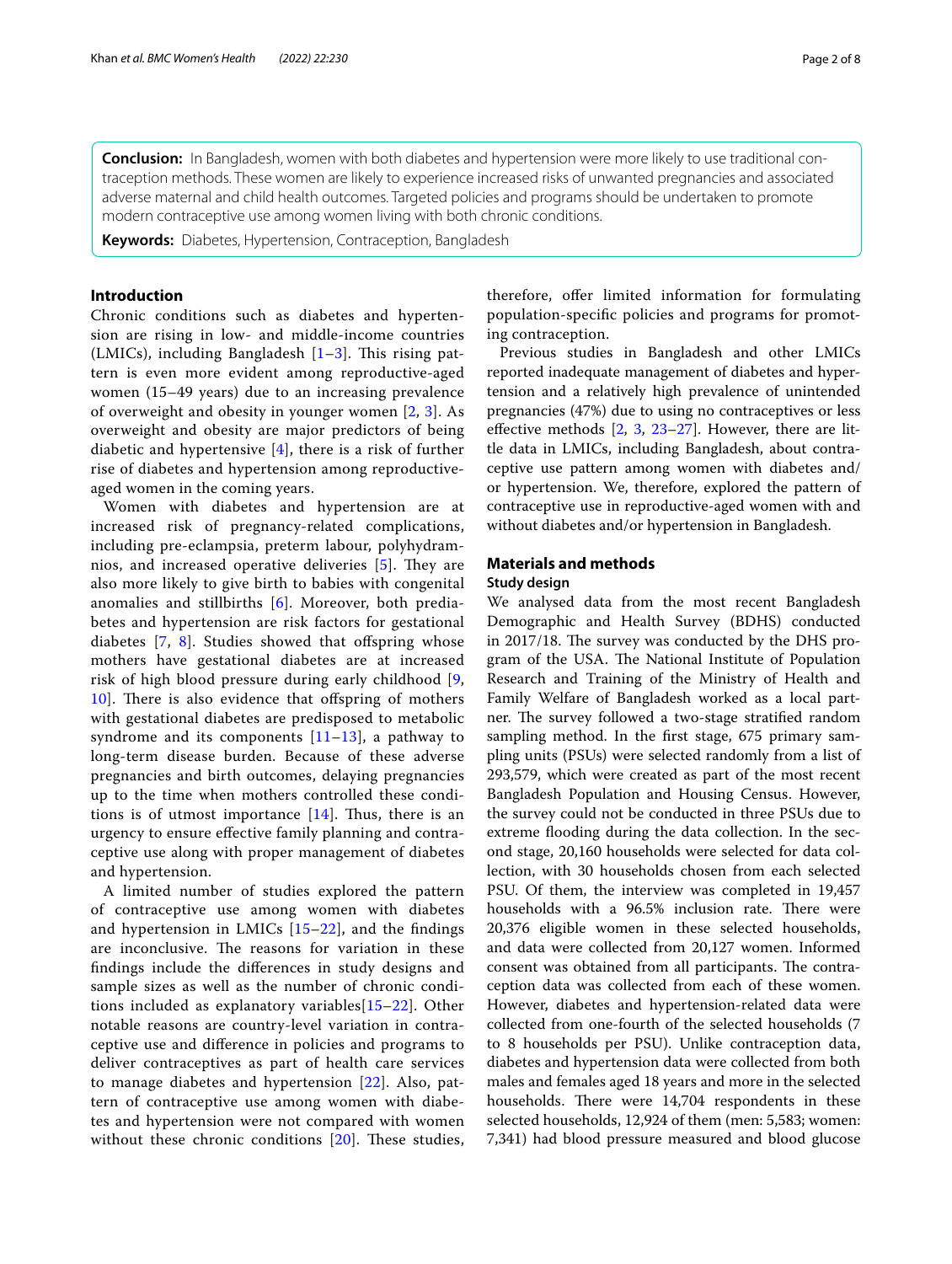tested. Details of the sampling procedure have been published elsewhere [\[28](#page-7-3)].

# **Analytic sample**

Data of 3,947 women who met the following inclusion criteria were analysed in this study. The inclusion criteria were: (i) reproductive-aged fertile women who were not pregnant or not in the post-partum amenorrhea period at the time of data collection and (ii) reported their blood pressure and blood glucose or their medication status to control blood pressure and/or blood glucose.

## **Outcome measures**

Based on women's contraceptive use status (yes, no) and the type of methods they used (e.g., pill, condom, sterilization), we generated three diferent outcome measures: (i) no contraceptive use vs any contraceptive use (modern or traditional method), (ii) traditional method or no use vs modern method use, (iii) traditional method vs modern method use.

## **Explanatory variables and confounders**

Women's diabetes and hypertension status were our main explanatory (independent) variables classifed as none, diabetes only, hypertension only, and both diabetes and hypertension. Confounders were considered at the individual, household, and community-level factors based on previous relevant literature [[2](#page-6-2)[–4](#page-6-3), [15,](#page-6-13) [17,](#page-6-15) [29](#page-7-4)]. Individual-level factors were women's age  $(\leq 19$  years, 20–34 years,  $\geq$  35 years), education (no education, primary education, secondary education, higher education) and body mass index (BMI: underweight, normal weight, overweight, obese). We followed the World Health Organization (WHO) recommendation for the Asian population's body mass index to classify women's BMI in this study [[30](#page-7-5)]. Husband's education (no formal education, primary education, secondary education, higher education), number of children ever born (no child,  $1-2$  children,  $>2$  children) and wealth quintile (poorest, poorer, middle, richer, richest) were the household level factors. The BDHS created the wealth quintile variable using the principal component analysis of women's responses on the households' durable goods such as materials to build houses and the ownership of radio/ television. Women's place of residence (urban, rural) and administrative divisions (Barishal, Chattogram, Dhaka, Khulna, Mymensingh, Rajshahi, Rangpur, Sylhet) were community-level factors.

## **Statistical analysis**

We reported frequency and percentage to describe the characteristics of the respondents. The prevalence of

contraceptive use in general and across diabetes and hypertension status of the women were calculated and reported with 95% confdence intervals (95% CI). We used multilevel mixed-efect Poisson regression with robust variance to estimate the associations between the outcomes and explanatory variables. We used Poisson regression because the odds ratio using logistic regression in cross-sectional studies may signifcantly overestimate the efect size when the outcomes are common (e.g., prevalence >  $10\%$ ) [[31,](#page-7-6) [32\]](#page-7-7). Secondly, in the dataset, individuals were nested within households; and households were nested within PSUs. This nested data structure generated multiple hierarchies and dependencies. The multilevel mixed-effects Poisson regression accounts for these multiple hierarchies and dependencies in data and the problem of overestimation [[33\]](#page-7-8). We developed unadjusted and adjusted models (adjusted for individual, household, and community level confounders) for each of the three study outcomes. For instance, the frst set of models examined the associations between women's status of chronic conditions and contraceptive use (no use vs any methods use). The second set examined the associations between women's status of chronic conditions and contraceptive use type (traditional methods/no use vs modern methods use). The third set examined the association with contraception method type (traditional methods vs modern methods use). Sampling weight and complex survey design were considered in all analyses. Results are reported as prevalence ratio (PR) with its corresponding 95% CI. Multicollinearity and interactions were checked. All statistical tests were two-sided, and a *p*-value < 0.05 was considered statistically signifcant. The study was designed and reported following the Strengthening the Reporting of Observational Studies in Epidemiology (STROBE) guidelines [\[34](#page-7-9)]. All methods were performed in accordance with the relevant guidelines and regulations. All analyses were performed using the statistical software package Stata (version 15.1; Stata Corp LP, College Station, TX, USA).

## **Results**

The study included data from 3,947 women of reproductive age. Participants' mean (standard deviation) age was 33 (8.86) years (Table [1](#page-3-0)). Around 20% of women did not receive formal education and 3% were nulliparous. At the time of the survey, over three-fourth of women were living in rural areas. Around half of the women were overweight/obese, 19.9% were hypertensive, 5.2% had diabetes and 3.6% had both diabetes and hypertension.

The prevalence of contraceptive use by women with diabetes and/or hypertension is presented in Table [2](#page-4-0). Around 68.0% (95% CI 66.3%—69.7%) of women reported using modern or traditional contraceptives. This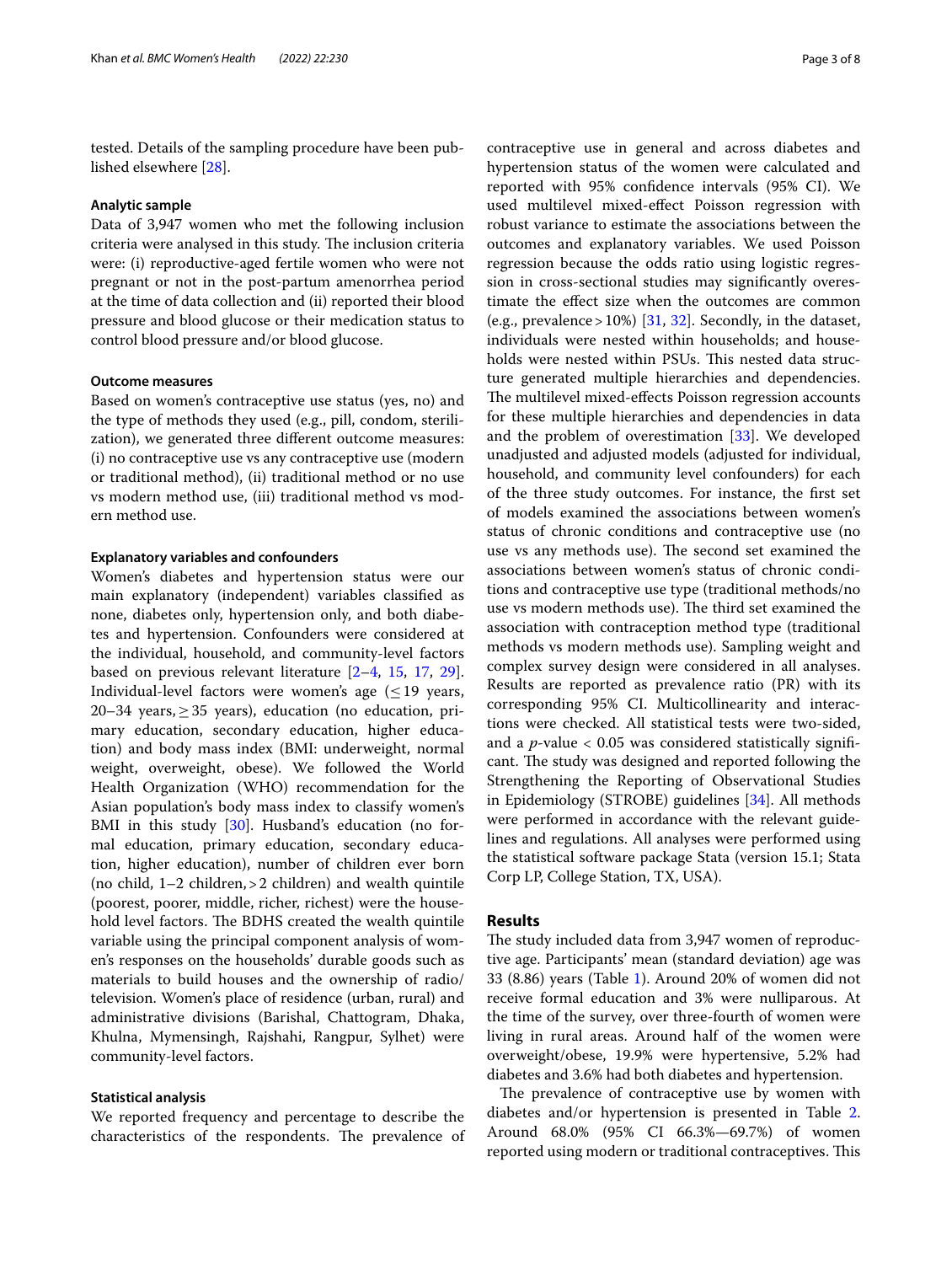<span id="page-3-0"></span>**Table 1** Characteristic of women of reproductive age 15–49  $(n=3947)$ 

| <b>Characteristics</b>                  | Frequency (%) |
|-----------------------------------------|---------------|
| Age in years, mean (standard deviation) | 33.0 (8.86)   |
| $15 - 19$                               | 231 (5.86)    |
| $20 - 34$                               | 1992 (50.46)  |
| $35 - 49$                               | 1724 (43.67)  |
| Level of education                      |               |
| No education                            | 779 (19.75)   |
| Primary                                 | 1326 (33.60)  |
| Secondary                               | 1440 (36.50)  |
| Higher                                  | 401 (10.15)   |
| Body mass index (kg/m <sup>2</sup> )    |               |
| Underweight                             | 1517 (38.50)  |
| Normal weight                           | 463 (11.76)   |
| Overweight                              | 1362 (34.48)  |
| Obese                                   | 605 (15.27)   |
| Husband's education                     |               |
| No formal education                     | 903 (24.66)   |
| Primary                                 | 1218 (33.26)  |
| Secondary                               | 1051 (28.71)  |
| Higher                                  | 489 (13.36)   |
| Wealth quintile                         |               |
| Poorest                                 | 789 (19.99)   |
| Poorer                                  | 831 (21.07)   |
| Middle                                  | 825 (20.89)   |
| Richer                                  | 757 (19.17)   |
| Richest                                 | 745 (18.89)   |
| Number of children ever born            |               |
| No child                                | 119 (3.02)    |
| 1-2 children                            | 1942 (49.19)  |
| >2 children                             | 1886 (47.80)  |
| Place of residence                      |               |
| Urban                                   | 1036 (26.25)  |
| Rural                                   | 2911 (73.75)  |
| Administrative divisions                |               |
| Barishal                                | 225 (5.69)    |
| Chattogram                              | 675 (17.11)   |
| Dhaka                                   | 931 (23.60)   |
| Khulna                                  | 494 (12.52)   |
| Mymensingh                              | 300 (7.59)    |
| Rajshahi                                | 592 (15.00)   |
| Rangpur                                 | 501 (12.69)   |
| Sylhet                                  | 229 (5.80)    |
| Chronic conditions                      |               |
| None                                    | 2811 (71.20)  |
| Diabetes only                           | 206 (5.24)    |
| Hypertension only                       | 786 (19.92)   |
| Both diabetes and hypertension          | 144 (3.64)    |

percentage was 62.0% (95% CI 52.8%—70.4%) among women who had both diabetes and hypertension, and went down further when examined separately for modern contraceptive methods use (46.4%, 95% CI 37.4%— 55.6%). The prevalence of modern contraceptive use was 56.4% (95% CI 48.5%—63.9%) among women with diabetes, 54.4% (95% CI 50.3%—58.4%) among women with hypertension and 46.4% (95% CI 37.4%—55.6%) among women who had both diabetes and hypertension.

Among modern contraceptives, oral contraceptive pills (27.2%, 95% CI 25.6%—28.9%) and injectables (12.4%, 95% CI 11.2%—13.7%) were dominant methods in all women as well as in women with diabetes only, hypertension only, or both diabetes and hypertension. The use of traditional contraceptive methods increased from 11.1% (95% CI 9.1%—12.4%) among all women to 15.6% (95% CI 13.8%—16.8%) among women who had both diabetes and hypertension.

Unadjusted and adjusted associations between contraceptive use and diabetes and/or hypertension generated from multiple mixed-efect Poisson regression models are reported in Table [3](#page-4-1). Unadjusted models show that women with both diabetes and hypertension were signifcantly more likely than women who had none of these conditions to report using traditional methods or no contraceptives (PR: 1.29, 95% CI 1.08–1.53; *p*=0.005). Women who had hypertension only (PR: 1.30, 95% CI 1.04–1.62;  $p = 0.021$ ) or had both diabetes and hypertension (PR: 1.70, 95% CI 1.14–2.52; *p*=0.008) were signifcantly more likely than their counterparts to report using traditional methods of contraception.

When models were adjusted for women's age, education, BMI, husbands' education, wealth quintiles, number of children, place of residence and administrative divisions, most of the associations reported in the unadjusted disappeared except for the traditional contraceptive use. We found a 31% (aPR: 1.31, 95% CI: 1.02–2.01) higher prevalence of traditional contraceptive methods use among women who had both diabetes and hypertension compared with women who did not have diabetes or hypertension.

# **Discussion**

In this study of a nationally representative sample of 3,947 reproductive-aged women, the prevalence of modern and traditional contraceptive use was 58% and 30%, respectively. The use of modern contraceptives was lower while traditional and non-use of contraception were higher in women with diabetes and/or hypertension. Following the adjustment of individual-, household-, and communitylevel factors, the prevalence of traditional contraceptive method use was 31% higher in women who had both diabetes and hypertension compared with women who had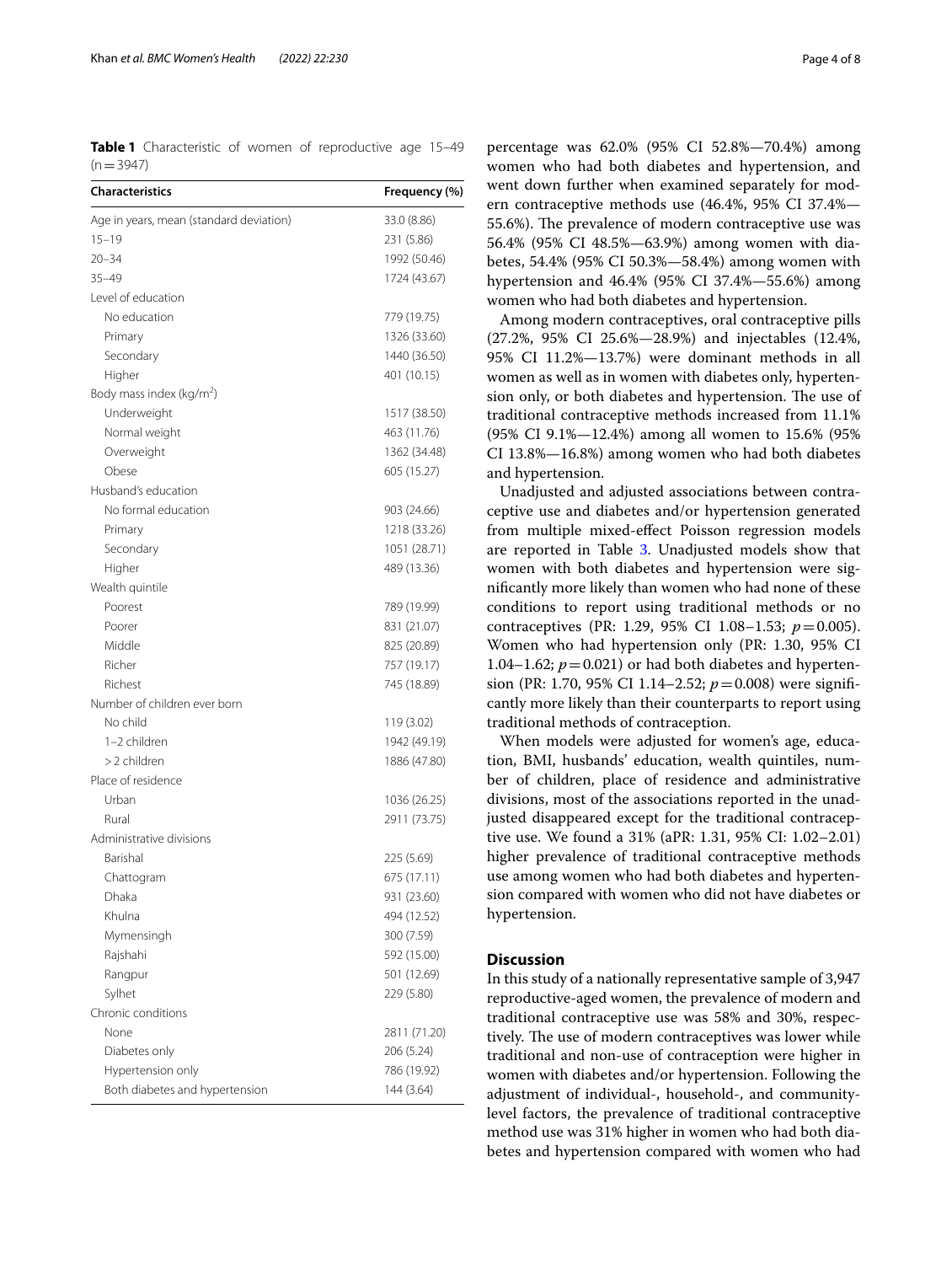| Contraceptive methods      | Overall             | Prevalence of contraceptive use (95% CI) |                     |                          |                                             |  |
|----------------------------|---------------------|------------------------------------------|---------------------|--------------------------|---------------------------------------------|--|
|                            |                     | None of diabetes and<br>hypertension     | Diabetes only       | <b>Hypertension only</b> | <b>Both</b><br>diabetes and<br>hypertension |  |
| Any method                 | 68.0 (66.3–69.7)    | 68.4 (66.4–70.4)                         | 69.4 (61.8–76.1)    | 67.3 (63.5–70.9)         | 62.0 (52.8-70.4)                            |  |
| <b>Modern methods</b>      | 56.96 (55.1-58.8)   | 58.3 (56.2-60.4)                         | 56.4 (48.5-63.9)    | 54.4 (50.3-58.4)         | 46.4 (37.4–55.6)                            |  |
| Oral contraceptive pills   | $27.2(25.6 - 28.9)$ | $27.6(25.7-29.5)$                        | $18.5(13.3 - 25.3)$ | 29.1 (25.7-32.7)         | $21.3(14.3 - 30.6)$                         |  |
| Injectables                | 12.4 (11.2-13.7)    | $13.1(11.7 - 14.7)$                      | $13.1 (8.7 - 19.3)$ | $10.7(8.6 - 13.4)$       | $7.3(3.8-13.8)$                             |  |
| Condoms                    | $7.5(6.5-8.6)$      | $8.0(6.9-9.3)$                           | $11.8(7.7-17.6)$    | $4.4(3.1-6.1)$           | $7.8(4.4 - 13.7)$                           |  |
| Female sterilization       | $5.6(4.7-6.5)$      | $4.8(4.0-5.8)$                           | $5.5(2.9-10.1)$     | $7.8(5.8 - 10.3)$        | $8.5(4.7-14.9)$                             |  |
| Male sterilization         | $1.2(0.9-1.7)$      | $1.2(0.8-1.8)$                           | $2.5(1.1-5.8)$      | $1.2(0.6-2.2)$           | $0.3(0.004 - 1.9)$                          |  |
| Intra Uterine Device       | $0.6(0.4-1.0)$      | $0.7(0.4-1.1)$                           | $1.5(0.4-4.7)$      | $0.4(0.01-1.5)$          | $\Omega$                                    |  |
| Implants                   | $2.5(2.0-3.1)$      | $2.9(2.3-3.7)$                           | $3.5(1.4 - 8.0)$    | $0.9(0.4 - 2.0)$         | $1.1(0.2 - 7.4)$                            |  |
| <b>Traditional methods</b> | $11.1(9.1 - 12.4)$  | $10.2(9.2 - 11.6)$                       | 13.0 (11.9-14.5)    | 12.9 (10.8-13.9)         | $15.6(13.8-16.8)$                           |  |
| Periodic abstinence        | $7.8(7.0-8.8)$      | $7.0(6.1-8.1)$                           | $10.7(7.0 - 16.0)$  | $9.3(7.4 - 11.7)$        | $11.3(7.0-17.7)$                            |  |
| Withdrawal                 | $2.9(2.3-3.5)$      | $2.8(2.3-3.6)$                           | $2.2(0.8-5.6)$      | $2.9(1.9-4.5)$           | $4.3(1.8 - 10.1)$                           |  |
| Other traditional methods  | $0.4(0.2-0.7)$      | $0.3(0.1-0.7)$                           | $0.2(0.002 - 1.5)$  | $0.7(0.3-1.6)$           | $\Omega$                                    |  |
| <b>Currently not using</b> | 32.0 (30.3-33.7)    | $31.6(29.6 - 33.6)$                      | 30.6 (23.9-38.2)    | 32.7 (29.1-36.5)         | 38.0 (29.63-47.2)                           |  |

# <span id="page-4-0"></span>**Table 2** Pattern of contraceptive use in Bangladesh, BDHS 2017–2018

World Health Organization's recommendation was used to group contraceptive methods.

<span id="page-4-1"></span>**Table 3** Unadjusted and adjusted associations between types of contraceptives use and women with diabetes and/or hypertension

| Chronic<br>conditions             | <b>Contraceptive methods</b>               |                                                     |                                                        |                                                |                                              |                                                        |  |
|-----------------------------------|--------------------------------------------|-----------------------------------------------------|--------------------------------------------------------|------------------------------------------------|----------------------------------------------|--------------------------------------------------------|--|
|                                   | No use vs any methods use                  |                                                     | Traditional methods or no use vs<br>modern methods use |                                                | Traditional methods vs modern<br>methods use |                                                        |  |
|                                   | <b>Unadjusted PR</b><br>$(95%$ CI) p value | Adjusted <sup>®</sup> PR (95%<br>CI) <i>p</i> value | <b>Unadjusted PR</b><br>$(95\%$ CI) p value            | Adjusted <sup>®</sup> PR<br>(95% CI) $p$ value | <b>Unadjusted PR</b><br>$(95\%$ CI) p value  | Adjusted <sup>*</sup> PR (95%<br>$Cl$ ) <i>p</i> value |  |
| None                              | 1.00                                       | 1.00                                                | 1.00.                                                  | 1.00                                           | 1.00                                         | 1.00                                                   |  |
| Diabetes only                     | $0.98(0.76 - 1.23)$<br>$p = 0.785$         | $0.88(0.67 - 1.15)$<br>$p = 0.340$                  | $1.050(0.87 - 1.25)$<br>$p = 0.625$                    | $0.95(0.78 - 1.15)$<br>$p = 0.568$             | $1.27(0.86 - 1.85)$<br>$p = 0.225$           | $1.08(0.69 - 1.54)$<br>$p = 0.685$                     |  |
| Hypertension only                 | $1.04(0.91 - 1.18)$<br>$p = 0.603$         | $0.99(0.84 - 1.15)$<br>$p = 0.744$                  | 1.09 (0.99-1.21)<br>$p = 0.079$                        | $%1.%2(0.90-1.13)$<br>$p = 0.991$              | $1.30(1.04 - 1.62)$<br>$p = 0.021$           | $1.04(0.84 - 1.30)$<br>$p = 0.706$                     |  |
| Both diabetes and<br>hypertension | 1.20 (0.95-1.52)<br>$p = 0.122$            | $%1$ , %2 $(0.75-1.36)$<br>$p = 0.960$              | $1.29(1.08-1.53)$<br>$p = 0.005$                       | $1.08(0.88 - 1.34)$<br>$p = 0.462$             | $1.70(1.14 - 2.52)$<br>$p = 0.008$           | $1.31(1.02 - 2.01)$<br>$p = 0.005$                     |  |

PR = Prevalence ratio; CI = Confidence Interval

\*Models were adjusted for women's age, education, body mass index, husbands' education, wealth quintiles, number of children ever born, place of residence and administrative divisions

none of these conditions. To the best of our knowledge, this is a novel fnding for Bangladesh and other LMICs. As traditional contraceptive methods increase the risk of unintended pregnancy, adverse pregnancy and birth outcomes, these study fndings have policy implications about ensuring the use of modern contraception methods in women with chronic conditions, especially those who have both diabetes and hypertension.

Although our study found a relatively low prevalence of hypertension (20%) and diabetes (5%) compared to the national prevalence (27.4% and 9.8%, respectively) among women [\[2,](#page-6-2) [3](#page-6-1)], the rate of diabetes and hypertension in women of reproductive age is gradually increasing in Bangladesh  $[2, 3, 28]$  $[2, 3, 28]$  $[2, 3, 28]$  $[2, 3, 28]$  $[2, 3, 28]$  $[2, 3, 28]$  $[2, 3, 28]$ . These chronic conditions have a range of adverse consequences; for instance, hypertensive disorders are the third major cause of maternal mortality in LMICs  $[35]$  $[35]$ . The consequences could be aggravated further if women have both diabetes and hypertension and much of these adverse consequences are preventable by ensuring planned pregnancies [\[14](#page-6-12)]. However, this is quite challenging in Bangladesh and other LMICs, because of the low prevalence of contraceptive use, fnancial difficulties, and misunderstanding and/or misconception associated with pregnancies among women with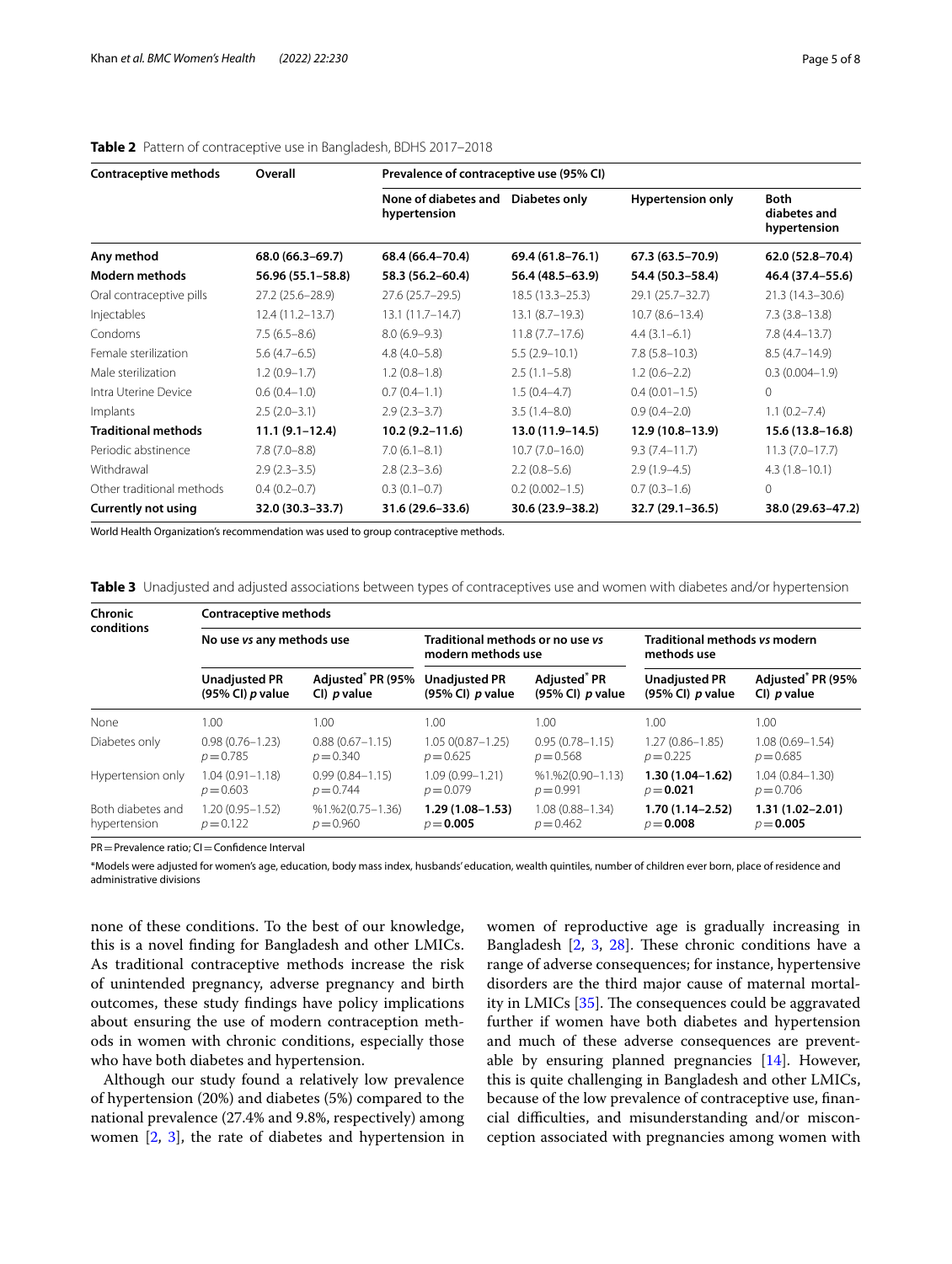diabetes and/or hypertension [[20,](#page-6-14) [24](#page-7-11)]. Well-designed programs are needed for efective management of diabetes and hypertension along with appropriate family planning services to delay pregnancies until women are ready for conception [[36\]](#page-7-12).

Around 32% of women in our study did not use contraception and 11% depended on traditional contraceptive methods. Previous studies identifed several reasons for such high levels of traditional contraceptive use or no contraceptive use, including (i) lack of awareness of the importance of contraceptive use, (ii) difficulties in accessing contraceptives from government-run sources, and (ii) financial difficulties in accessing contraceptives from private sources, or combinations of these factors [[24,](#page-7-11) [37](#page-7-13)]. Religious directives that Islam (religion of over 90% of people in Bangladesh) does not permit contraceptive use is also a common barrier to the access and use of contraception  $[24]$ . The cumulative effects could worsen the situation for women with diabetes and hypertension, as the findings of our study suggest. The effective management of diabetes and hypertension needs continuous treatment, medication and visits to healthcare facilities [[38\]](#page-7-14). These requirements can create economic burdens because management care for diabetes and hypertension is mainly available at private healthcare facilities, which are generally expensive [\[3](#page-6-1)]. Additional expenses associated with modern contraceptive use could be a further barrier. Moreover, the healthcare facilities that provide care for the management of diabetes and hypertension are usually separate from the healthcare facilities that deliver family planning services [\[39](#page-7-15)]. Women may not receive counselling for contraceptive use due to the exclusive focus on the management of diabetes and hypertension [[39\]](#page-7-15). These fragmented services affect women's knowledge of the importance of using efective contraception and the risk of becoming pregnant until they have controlled chronic conditions. Bangladesh should prioritize initiatives to ensure contraception counselling and distribution as part of diabetes and hypertension management care [[40–](#page-7-16)[42](#page-7-17)].

Literature suggests that selective modern contraceptive methods, e.g. progestin-only contraceptives and condom use, are suitable for women with diabetes and hypertension [\[22\]](#page-7-0). However, misunderstandings are common; for instance, a signifcant percentage of women generally believe that contraceptive use elevates blood glucose and blood pressure [[43–](#page-7-18)[46\]](#page-7-19). Another misapprehension is that chronic diseases may reduce women's fertility, and thereby efective contraceptive use is considered unnecessary [[15,](#page-6-13) [47\]](#page-7-20). Intrauterine and vaginal devices are considered risky for women with diabetes and hypertension, as they need to be inserted through surgical operation. Moreover, women with chronic conditions who desire pregnancy may not be sure of the appropriate timing because of their inadequate knowledge of whether conception would put them at risk  $[15, 17]$  $[15, 17]$  $[15, 17]$  $[15, 17]$ . This ambivalence about timing is associated with no use or the use of traditional contraceptive methods [\[24\]](#page-7-11). It is also possible that women with uncontrolled diabetes and hypertension are sexually less active and thus do not use contraceptives [[20\]](#page-6-14). Besides, as there are some potential risks of using hormonal contraception in certain patients with metabolic syndrome, fear of exacerbating the disease may prevent some clinicians from recommending contraception [[48\]](#page-7-21). Moreover, one potential misunderstanding among many providers is that women with a medical condition cannot take estrogen [\[49](#page-7-22)], which might be conducive in Bangladesh. These misunderstandings are additional for the women with diabetes and hypertension to the common community level general misunderstandings about contraception use, e.g. contraception use can cause uterine fbroids, cancer, infertility, and birth defects [[50\]](#page-7-23). Our results could be a confuence of all these factors. While further research is needed to identify the reasons for low use of modern contraceptive, our fndings suggest the need for targeted policies and programs to promote appropriate contraceptive use by women with chronic conditions.

The current study has several strengths. We analyzed a large nationally representative dataset and thus our fndings are likely to be generalisable in Bangladesh and other countries of similar features. Also, diabetes and hypertension were measured using high-quality techniques and we classifed them following the WHO guidelines. The BMI was classified following the WHO recommendation for the Asian population. The analytical approach we used considered the hierarchical structure of the data and avoided the chance of efect-size overestimation that may occur if conventional logistic regression is employed in cross-sectional studies. We adjusted the regression models for a wide range of potential confounding factors. This study also has some limitations. As we analysed cross-sectional data, the fndings are correlational only. Another limitation was possible reporting bias in diabetes and hypertension status, which were self-reported. However, any such reporting error is likely to be random. We recommend prospective cohort data for future studies of contraceptive use in women with chronic conditions, including diabetes and hypertension.

## **Conclusion**

In Bangladesh, women with both diabetes and hypertension were more likely to use traditional contraceptive methods. These women are likely to experience increased risks of unwanted pregnancies and associated adverse maternal and child health outcomes. Targeted policies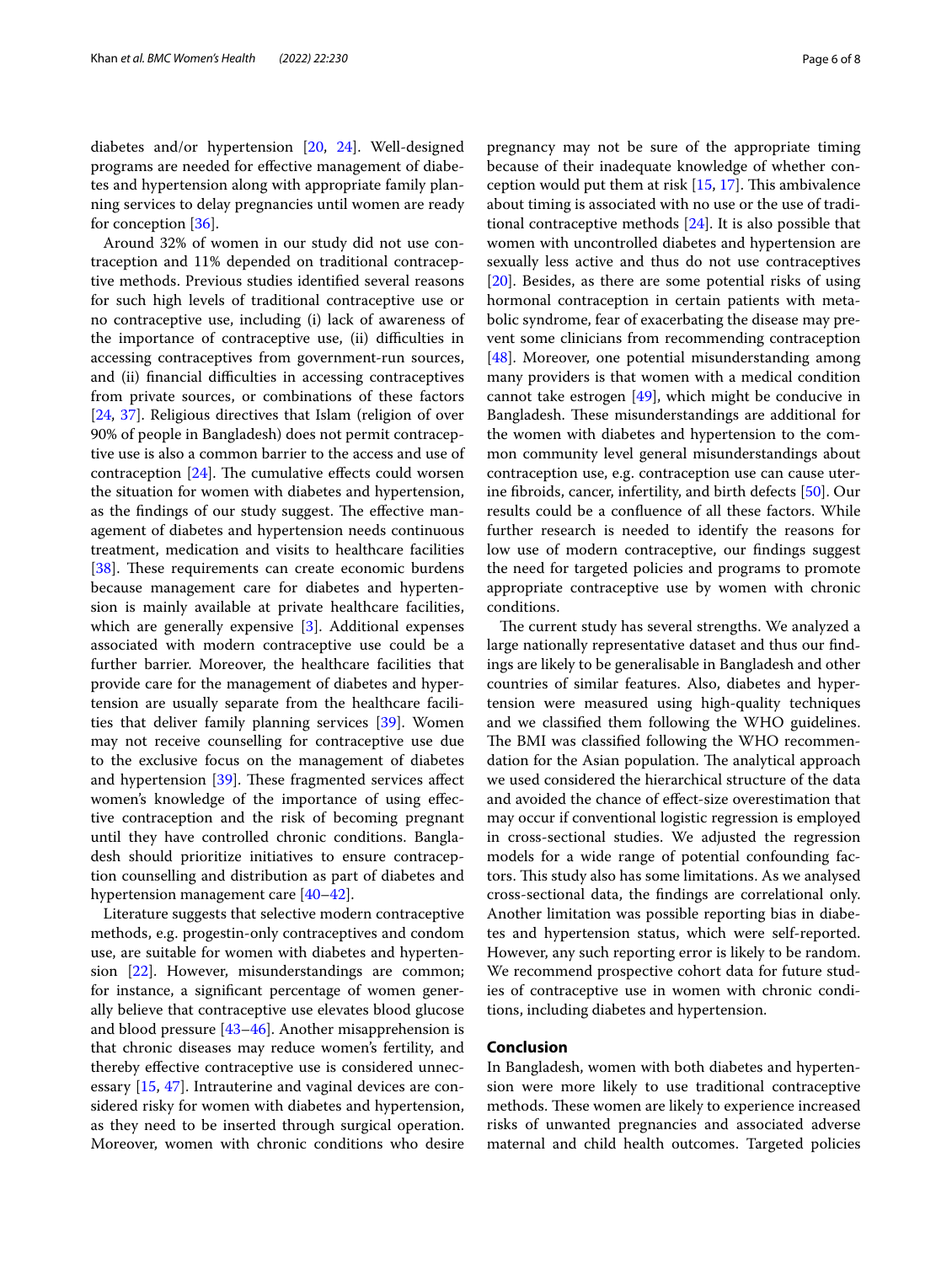and programs should be undertaken to promote modern contraceptive use among women diagnosed with both of these chronic conditions. Contraception should also be included in diabetes and hypertension care management for reproductive-aged women.

#### **Abbreviations**

LMICs: Low- and middle-income countries; BDHS: Bangladesh Demographic and Health Survey; NIPORT: National institute of population research and training; WHO: World Health Organization; PR: Prevalence ratio; PSU: Primary sampling unit.

## **Acknowledgements**

The authors thank the MEASURE DHS for granting access to the 2017/18 BDHS data.

## **Author contributions**

Khan MN and Islam MM designed the study. Khan MN performed the data analysis with the help of Islam MM and Islam RM. Khan MN wrote the frst draft of this manuscript. Islam RM and Islam MM critically reviewed and edited the previous versions of this paper. All authors approved this fnal version of the paper.

#### **Funding**

This research did not receive any specifc grant from funding agencies in the public, commercial, or not-for-proft sectors.

#### **Availability of data and materials**

The data that support the fndings of this study are available from The DHS Program, but restrictions apply to the availability of these data, which were used under license for the current study, and so are not publicly available. Data are, however, available from the authors upon reasonable request and with permission of The DHS Program [\(https://dhsprogram.com/data/](https://dhsprogram.com/data/)).

## **Declarations**

### **Ethics approval and consent to participate**

The survey analysed was approved by the institutional review board of ICF and the National Research Ethics Committee of the Bangladesh Medical Research Council. Informed consent was obtained from all participants by the DHS before data collection. All necessary patient/participant consent has been obtained and the appropriate institutional forms have been archived. No separate ethical approval was required to conduct this study. We obtained permission from MEASURE DHS (BDHS data custodian) to access this survey and conduct this research. All methods were performed in accordance with the relevant guidelines and regulations.

#### **Consent for publication**

Not applicable.

### **Competing interests**

The authors declare no competing interests.

#### **Author details**

<sup>1</sup> Department of Population Science, Jatiya Kabi Kazi Nazrul Islam University, Trishal Mymensingh 2220, Bangladesh. <sup>2</sup> Department of Public Health, La Trobe University, Melbourne, Australia. <sup>3</sup>School of Public Health and Preventive Medicine, Monash University, Melbourne, Australia. <sup>4</sup>South Asian Institute for Social Transformation (SAIST), Dhaka, Bangladesh.

Received: 7 January 2022 Accepted: 8 June 2022 Published online: 15 June 2022

#### **References**

- <span id="page-6-0"></span>1. Sarki AM, Nduka CU, Stranges S, Kandala N-B, Uthman OA: Prevalence of hypertension in low-and middle-income countries: a systematic review and meta-analysis. *Medicine* 2015, 94(50).
- <span id="page-6-2"></span>2. Khan MN, Oldroyd JC, Chowdhury EK, Hossain MB, Rana J, Islam RM: Prevalence, awareness, treatment, and control of hypertension in Bangladesh: Findings from National Demographic and Health Survey, 2017–18. *medRxiv* 2021.
- <span id="page-6-1"></span>Islam R, Khan MN, Oldroyd JC, Rana J, Chowdhury EK, Karim MN, Hossain MB: Prevalence of diabetes and prediabetes among Bangladeshi adults and associated factors: Evidence from the Demographic and Health Survey, 2017–18. *medRxiv* 2021.
- <span id="page-6-3"></span>4. Patel SA, Ali MK, Alam D, Yan LL, Levitt NS, Bernabe-Ortiz A, Checkley W, Wu Y, Irazola V, Gutierrez L. Obesity and its relation with diabetes and hypertension: a cross-sectional study across 4 geographical regions. Global heart. 2016;11(1):71–9.
- <span id="page-6-4"></span>5. Say L, Chou D, Gemmill A, Tunçalp Ö, Moller A-B, Daniels J, Gülmezoglu AM, Temmerman M, Alkema L. Global causes of maternal death: a WHO systematic analysis. Lancet Glob Health. 2014;2(6):e323–33.
- <span id="page-6-5"></span>6. Mackin ST, Nelson SM, Wild SH, Colhoun HM, Wood R, Lindsay RS. Factors associated with stillbirth in women with diabetes. Diabetologia. 2019;62(10):1938–47.
- <span id="page-6-6"></span>7. Hedderson MM, Ferrara A. High blood pressure before and during early pregnancy is associated with an increased risk of gestational diabetes mellitus. Diabetes Care. 2008;31(12):2362–7.
- <span id="page-6-7"></span>Pons RS, Rockett FC, de Almeida Rubin B, Oppermann MLR, Bosa VL: Risk factors for gestational diabetes mellitus in a sample of pregnant women diagnosed with the disease. In: *Diabetology & metabolic syndrome: 2015*: BioMed Central; 2015: 1–2.
- <span id="page-6-8"></span>9. Lu J, Zhang S, Li W, Leng J, Wang L, Liu H, Li W, Zhang C, Qi L, Tuomilehto J. Maternal gestational diabetes is associated with offspring's hypertension. Am J Hypertens. 2019;32(4):335–42.
- <span id="page-6-9"></span>10. Miranda JO, Cerqueira RJ, Barros H, Areias JC. Maternal diabetes mellitus as a risk factor for high blood pressure in late childhood: a prospective birth cohort study. Hypertension. 2019;73(1):e1–7.
- <span id="page-6-10"></span>11. Zhang S, Liu H, Zhang C, Wang L, Li N, Leng J, Li Y, Liu G, Fan X, Yu Z: Maternal glucose during pregnancy and after delivery in women with gestational diabetes mellitus on overweight status of their children. *BioMed research international* 2015, 2015.
- 12. Tam WH, Ma RCW, Ozaki R, Li AM, Chan MHM, Yuen LY, Lao TTH, Yang X, Ho CS, Tutino GE. In utero exposure to maternal hyperglycemia increases childhood cardiometabolic risk in offspring. Diabetes Care. 2017;40(5):679–86.
- <span id="page-6-11"></span>13. Hillier TA, Pedula KL, Schmidt MM, Mullen JA, Charles M-A, Pettitt DJ. Childhood obesity and metabolic imprinting: the ongoing efects of maternal hyperglycemia. Diabetes Care. 2007;30(9):2287–92.
- <span id="page-6-12"></span>14. Association AD. Management of diabetes in pregnancy: standards of medical care in diabetes—2019. Diabetes Care. 2019;42(Supplement 1):S165–72.
- <span id="page-6-13"></span>15. Chuang CH, Chase GA, Bensyl DM, Weisman CS. Contraceptive use by diabetic and obese women. Womens Health Issues. 2005;15(4):167–73.
- 16. Perritt JB, Burke A, Jamshidli R, Wang J, Fox M. Contraception counseling, pregnancy intention and contraception use in women with medical problems: an analysis of data from the Maryland Pregnancy Risk Assessment Monitoring System (PRAMS). Contraception. 2013;88(2):263–8.
- <span id="page-6-15"></span>17. Vahratian A, Barber JS, Lawrence JM, Kim C. Family-planning practices among women with diabetes and overweight and obese women in the 2002 National Survey For Family Growth. Diabetes Care. 2009;32(6):1026–31.
- 18. Harris M, Egan N, Forder PM, Bateson D, Sverdlov AL, Murphy VE, Loxton D: Patterns of contraceptive use among young Australian women with chronic disease: fndings from a prospective cohort study. 2021.
- 19. Nojomi M, Morrovatdar N, Davoudi F, Hosseini S. Contraceptive use by Iranian women with hypertension, diabetes or obesity. EMHJ-Eastern Mediterranean Health J. 2013;19(7):638–43.
- <span id="page-6-14"></span>20. Mekonnen TT, Woldeyohannes SM, Yigzaw T. Contraceptive use in women with hypertension and diabetes: cross-sectional study in northwest Ethiopia. Int J Women's Health. 2015;7:957.
- 21. Afshari M, Alizadeh-Navaei R, Moosazadeh M. Oral contraceptives and hypertension in women: results of the enrolment phase of Tabari Cohort Study. BMC Womens Health. 2021;21(1):1–7.